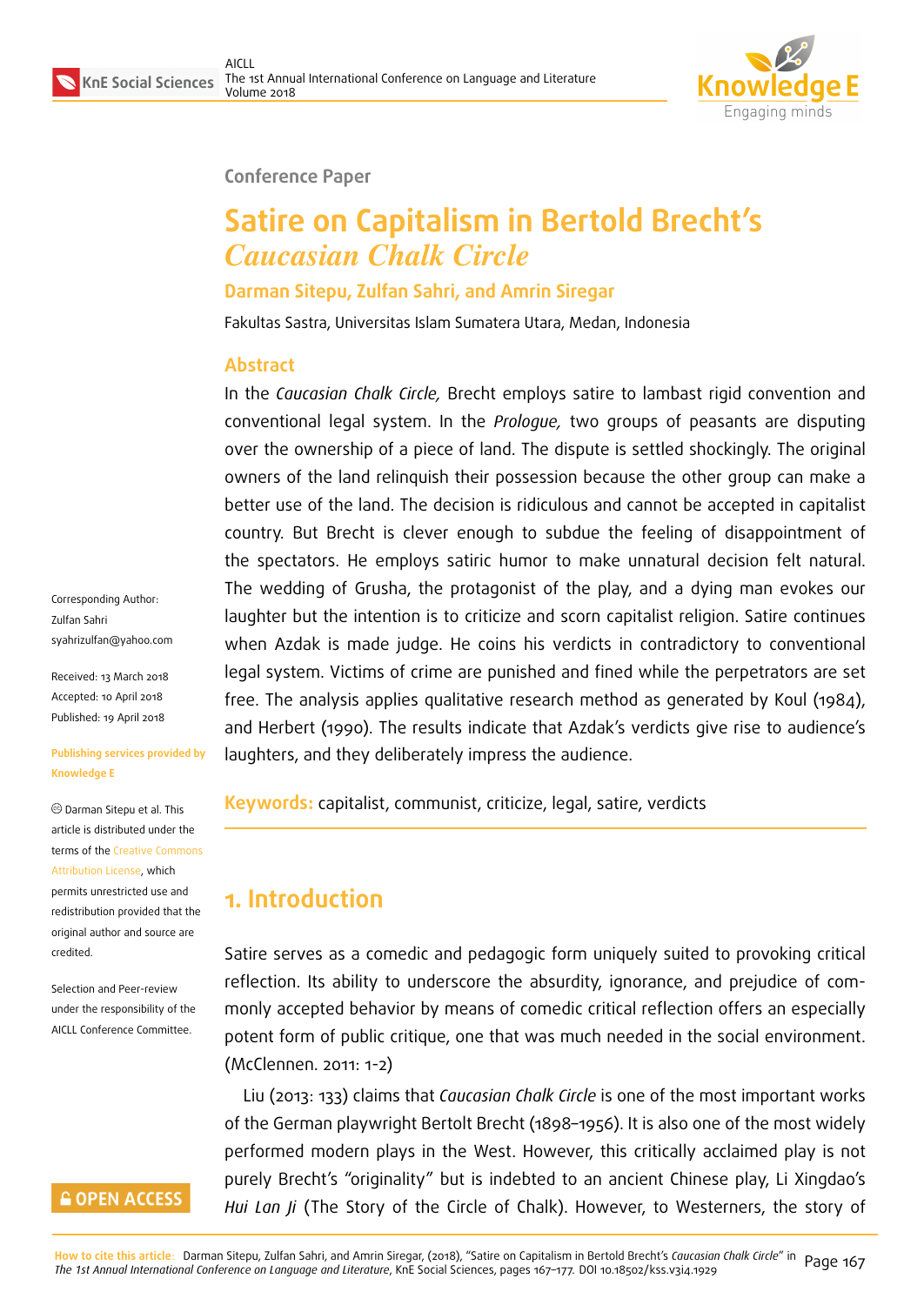**KnE Social Sciences**



two mothers claiming one child is a well-known biblical story that showcases King Solomon's wisdom; therefore, critics generally think Brecht takes influence from both the biblical story and the Chinese source for his creation of The Caucasian Chalk Circle. However, Brecht only acknowledged the Chinese source; in addition, there is no clear evidence showing that Li Xingdao had known or was influenced by the biblical story for the writing of his play. Brecht acknowledged his adaptation in the prologue of the *Caucasian Chalk Circle* in the voice of the singer: "It is called 'The Chalk Circle' and comes from the Chinese. But we'll do it, of course, in a changed version" (Brecht, 1983: 126).

In the prologue, there is a dispute between two groups of peasants over the ownership of a valley. Government agent interferes and gives a good solution accepted by both sides. The original owners of the land relinquish their property to the others because they can make the best use of the land. The problem is solved easily not through long procedures of legal system. The solution above is strange and ridiculous. Brecht realizes that the decision cannot be accepted in capitalist country; therefore, he appeases the spectators' feeling of disappointment by introducing humors and comic situation in the scenes to come.

In act III, the wedding between Grusha and a dying man is full of humors and entertaining. The scenes in the wedding evoke spectators' laughters but the intention is to ridicule capitalist religion. The wedding is performed by a drunken and lecherous monk who is reguler visitor of taverns.

Humorous satire continues when Azdak is made a judge. In every case he takes, he always sides criminal and punishes the victim of crime. The last case he takes is the case of Grusha, the protagonist of the play, versus Natella Abashvili, ex-governor's wife. Azdak delivers in favor of Grusha, the thief, and punishes Natella, the victim of theft.

### **2. Literature Review**

The note as found in Sitepu and Siregar's proceeding (2017) exposes a clear description of *Caucasian Chalk Circle* on which they focus the discussion about ridiculing capitalism. They indicate that Brecht portrays capitalists as the objects of ridicule, and the judge, Azdak, who takes ridiculous verdicts over some cases that bring about audience's laughter. At the same time, Murua (2015) claims that in fact, Brecht, himself, knew the repercussions of his Communistic arguments that he was afraid of releasing this prologue while he was living in America. However, the clever way in which he intertwines his communistic beliefs with morality make him, truly, one of the greatest writers of the 19th Century. That is, precisely, the reason why Brecht uses a prologue. He,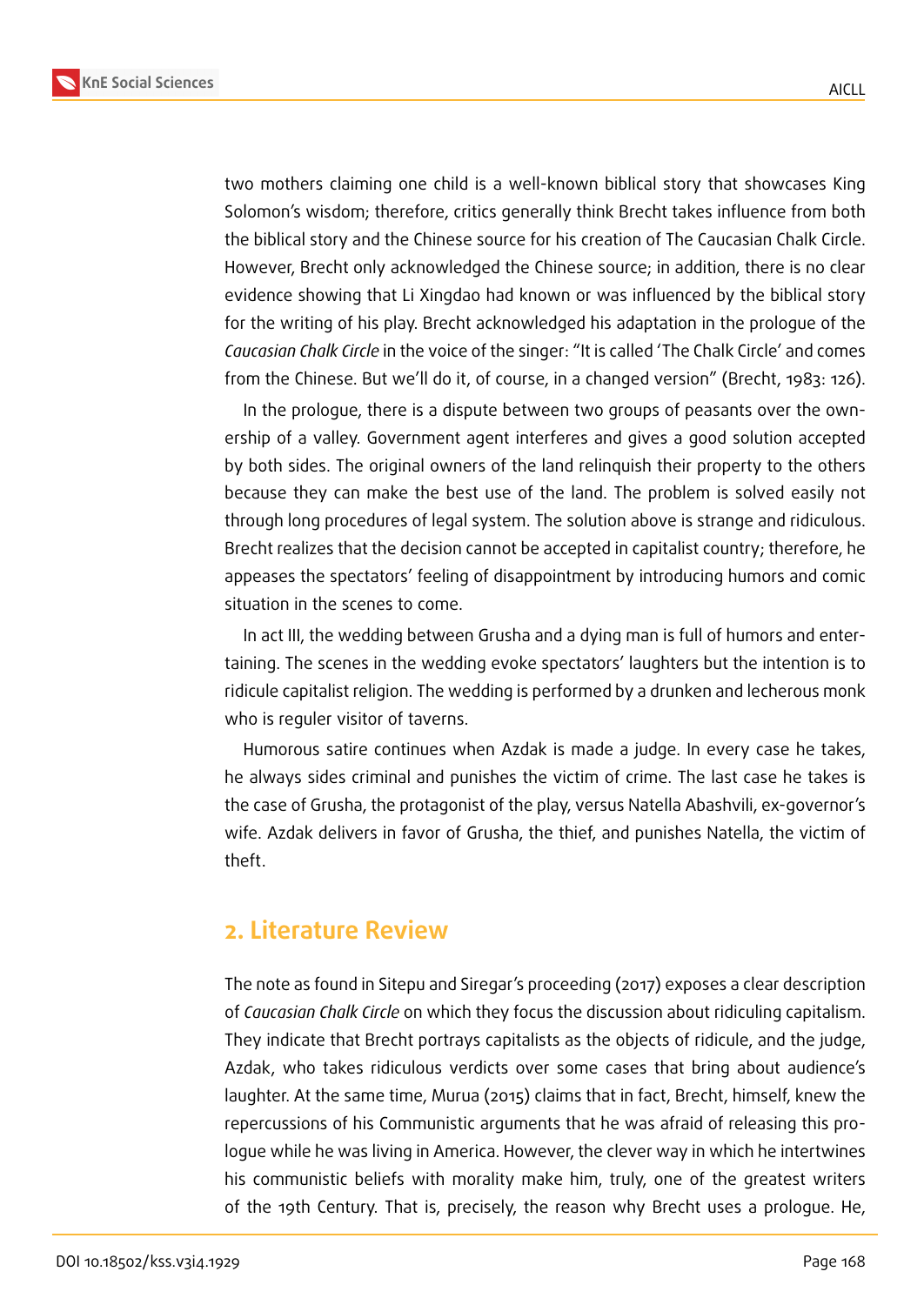

cleverly, uses the prologue to preach his message of morality to his audience before he can deliver his main message.

In the prologue, the Delegate from Tiflis comes to hear and determine the case between the Goat Herders and the Fruit Growers. Justice is seen to be served when, first, each group is given a chance to explain why they deserve the farm. After their presentations, the Delegate decides in favor of the Fruit Farmers because they have more elaborate plans for the farm. Even though the Goat Herders are the original owner of the land, they do not have any meaningful plans for it. The verdict in this case is arrived at on the basis of reasonable consensus rather than strict law. The two parties are satisfied with the decision and they decide to partake in drinking together.

The people also seek justice through petitioning the Governor. However, this is not a good option because he does not heed to their cries and instead they are whipped and pushed back by the Iron shirts. The beggars and petitioners have various grievances including; too much tax, corrupt officials, arrested family members etc. When the Governor is overthrown by the Fat Prince, the people feel a sense of justice which is, however, short-lived.

The court is specifically established to dispense justice to all. However, in the text, the people have little faith in the court which is seen to always rule in favor of the rich. After the Governor is killed, even the City Judge is hung because he is also seen to be part of the injustices suffered by the people, Judge Azdak represents justice, especially to the poor. When he discovers that he has been harboring the Grand Duke, he tells Shauwa to take him to the City (Nuka) for judgment. Unfortunately, at Nuka, the city Judge has been hung and Azdak cannot get the justice he wants. Ironically, Azdak is appointed judge after he impresses the Iron shirts with his knowledge of the legal system and the injustices that the people have suffered.

Kizungu (2014) claims that *The Caucasian Chalk Circle* is a communist critique of capitalism. It explores in length some demerits of capitalism including capitalistic materialism, social stratification, inter-social class warfare and the exploitation of the masses. In the play, Bertolt Brecht also delves into revolution of the masses; collapse of capitalism; and the consequent redistribution of resources. Capitalistic materialism persists throughout the play. Kizungu (2015) further says that Bertolt Brecht uses the play to criticize the society, its various institutions and practices. Satire is commonly used in plays because it has the advantage of criticizing without annoying the subjects and the audience. It achieves this through its use of humor and an indirect approach. The play satires capitalism, the ruling class, the armed forces, judiciary, social stratification, marriage and religion among other things. Capitalism is portrayed as the mother of all evils in a society: corruption, greed, murders, wars, inequality etc. Capitalism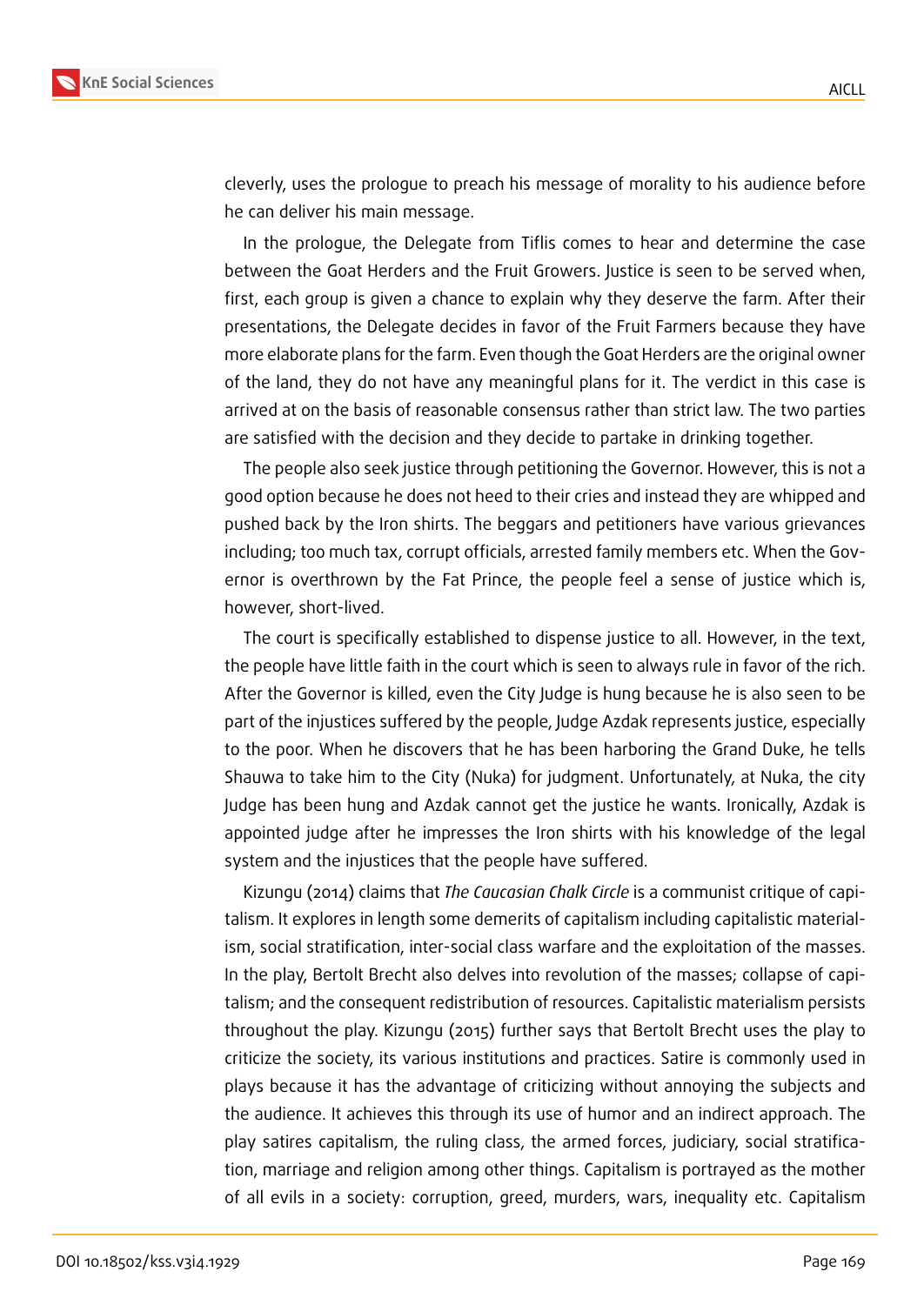encourages greed in a society. The greedy individuals senselessly look for wealth at the expense of others in the society.

### **3. Research Method**

This paper discuses ridiculing capitalism in *The Caucasian Chalk Circle* by Bertolt Brecht, and focuses on the ridiculing convention, religion and legal system. The research method used in this paper is qualitative research method that is conducted by studying the organized material to discover inherent facts. Qualitative research method is conducted by studying the organized material in order to discover inherent facts. The content analysis, inductive analysis, and logical analysis are mostly used in the analysis of qualitative material (Koul, 1984: 1990). Furthermore, research design deals with a logical problem and not a logistical problem [3]. This research will be presented in a descriptive form. The main data of this research is obtained from the play entitled *The Caucsian Chalk Circle* written by Bertolt Brecht. Besides, the data are also taken from books related to the analysis and the reliable [we](#page-10-0)bsites on the internet to support the analysis.

### **4. Result and Discussion**

### **4.1. Satire on convention**

In the prologue, two groups of peasants are disputing over the ownership of a valley ruined after the World War II. Legally, the valley belongs to the peasant group on the right, but the group on the left persistently claims that they can make a better use of the land. See the following debates:

"THE OLD MAN *right*: The valley has belonged to us for centuries.

THE SOLDIER *left*: What does that mean – for centuries? Nothing belongs for anyone for centuries. When you were young you didn't even belong to yourself, but to Prince Kazbeki.

THE OLD MAN *right*: According to the law the valley belongs to us.

THE GIRL TRACTOR DRIVER: The laws will have to be re-examined in any case, to see whether they are still valid.

The expert then interferes to convince that both sides get advantages. "THE EXPERT: You can claim State support – both here and there. You know that.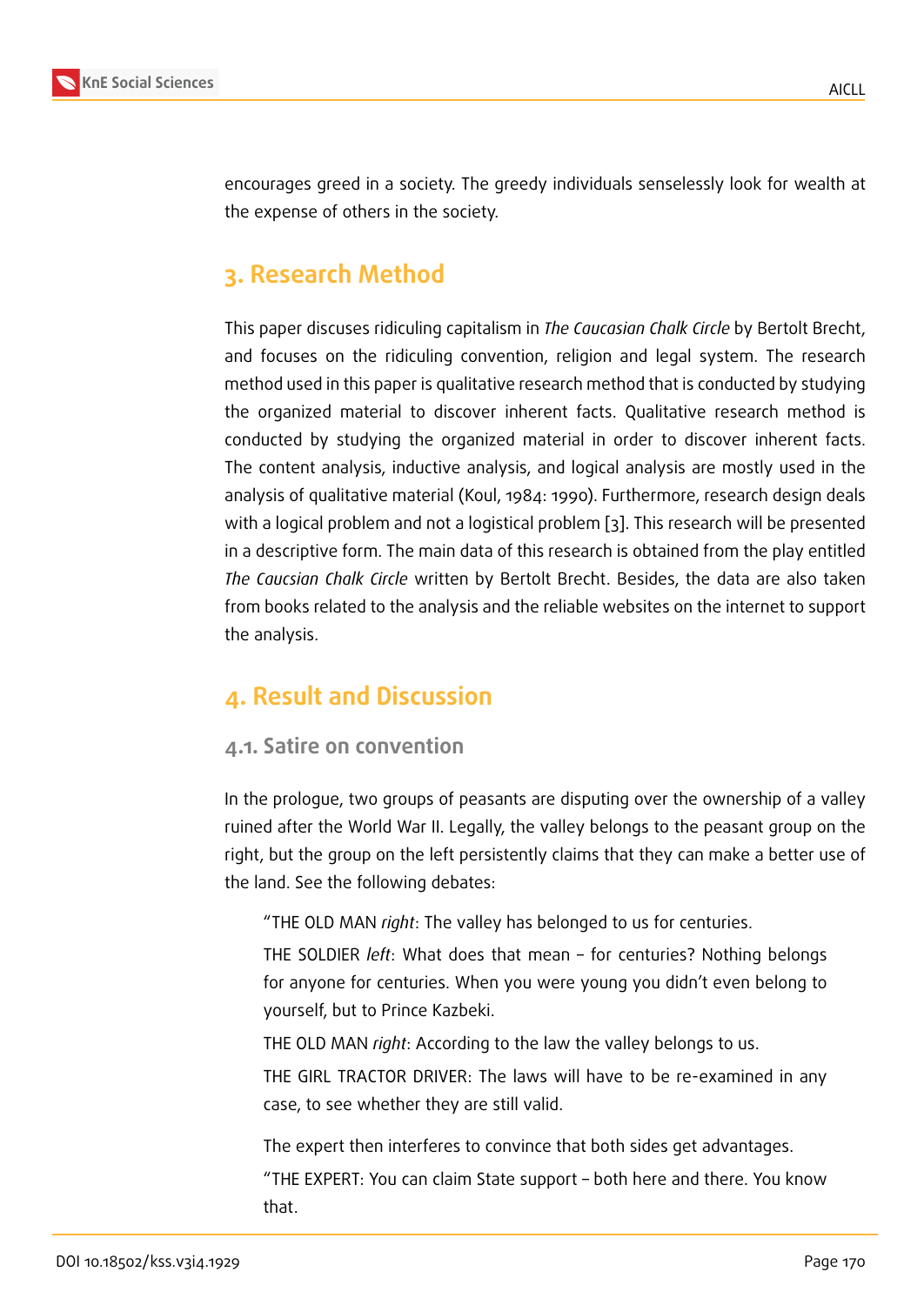

The Expert accommodates the aspiration of both sides and cleverly leads to the solution of the dispute.

"THE EXPERT: Don't get angry. It's true that we have to consider a piece of land as a tool with which one produces something useful. But it's also true that we must recognize the love for a particular piece of land. Before we continue the discussion I suggest that you explain to the comrades of the 'Galinsk' kolchos just what you intend to do with the disputed valley. (Brecht, 1984: 5)

THE OLD MAN right: Agreed.

THE OLD MAN left: Yes, let Kato speak.

THE EXPERT: Comrade Agriculturist!

THE AGRICULTURIST *rising*. *She is in military uniform*: Last winter, Comrades, while we were fighting here in these hills as partisans, we discussed how after the expulsion of the Germans we could increase our orchards to ten times their former size. I have prepared the plan for an irrigation project. With the help of a coffer-dam on our mountain lake, three hundred hectares of unfertile land can be irrigated. Our kolchos could then grow not only more fruit, but wine as well. The project, however, would pay only if the disputed valley of the 'Galinsk' kolchos could also be included. Here are the calculations. *She hands the expert a briefcase."* (Brecht, 1984: 6)

Both sides, the peasants on the right and the peasants on the left give applause to the agriculturist, and they shakehand and embrace each othegir as the sign of their satisfaction to the decision. The peasants on the right who originally own the land willingly submit their possession for it can be better used by others for prosperity of all. The decision is a communist moral that cannot be accepted in capitalist country. But Brecht is clever enough to subdue the disappointment of spectators by employing humorous satires in the scenes to come.

#### **4.2. Satire on religion**

After the arrival of Grusha in her brother's home, Aniko, the wife of Laverenti, keeps on asking about Grusha's presence with a child and without a husband. She is repeatedly described as a religious person but she uses religion as an excuse for sending Grusha out of her home. See the following quotation: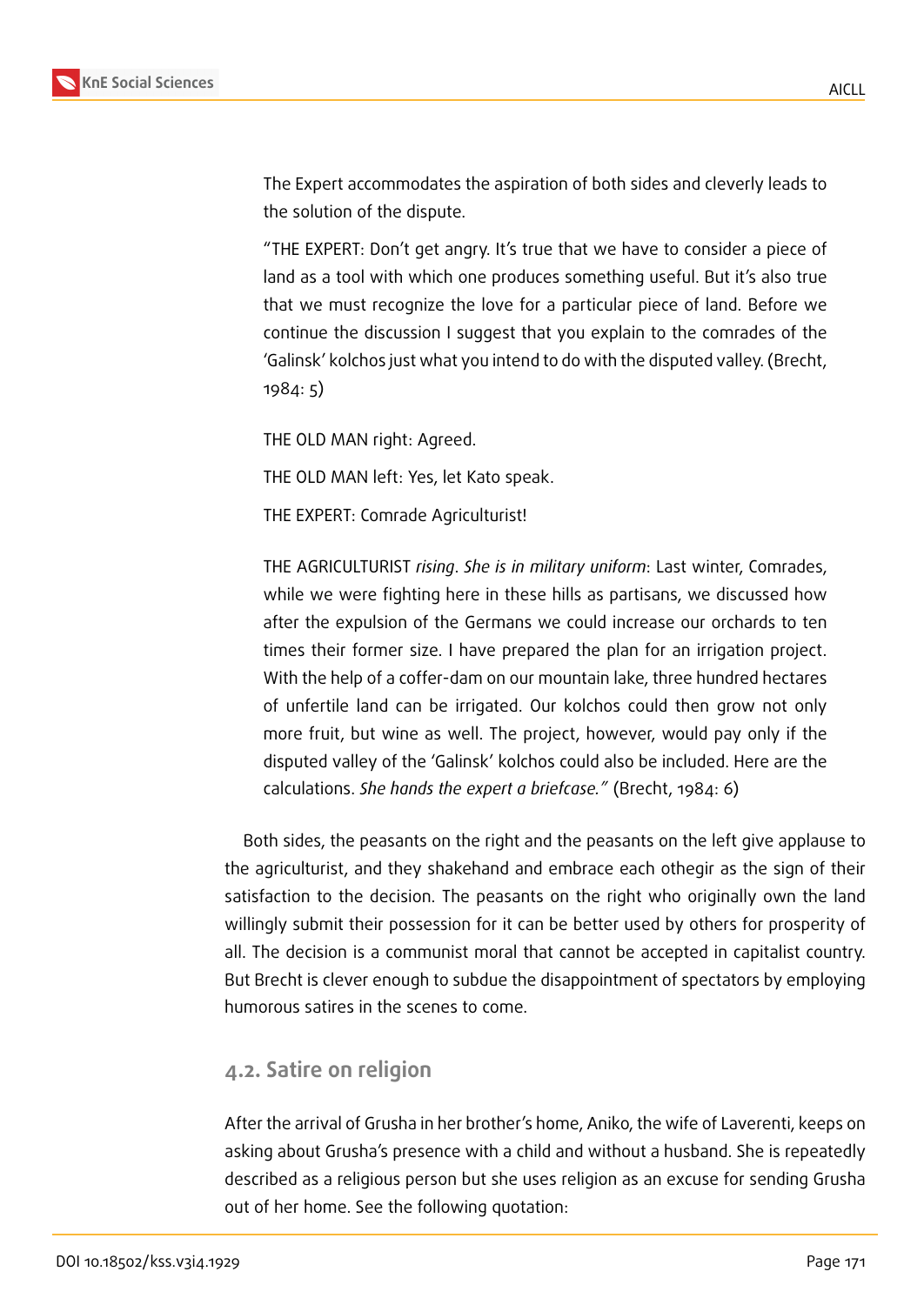

LAVRENTI *quietly, quickly*: Has it got a father? *As she shakes her head:* I thought so. We must think up something. She's very pious.

THE SISTER IN LAW *returning:* These servants! *To Grusha:* You have a child? GRUSHA: It's mine. *She collapses. Lavrenti helps her up.*

LAVRENTI: But you can't stay here long. You must realize she's very pious." (Brecht, 1984: 44)

Because of the objection of Aniko to the presence of Grusha with the child, Laverenti has to find a husband to be the father of Michael. Observe the quotation below:

GRUSHA: But I can't marry another man! I must wait for Simon Chachava." (Brecht, 1984: 48)

Grusha objects to her brother's idea but Lavrenti persuades her that she does not need a man in bed, but a man on paper.

At last, Grusha agrees to get married to a dying man so that she can become a widow. Again, here, Brecht makes fun on religion by creating a comical situation. The wedding between Grusha and the dying man is full of humor and entertaining but the intention is to criticize religion. The character of Aniko and the monk accentuate the hypocracy and immorality among the members of church congregation.

#### **4.3. Satire on legal system**

In *The Caucasian Chalk Circle*, the efforts of Azdak, the judge to crush the capitalists are blatant. He even crushes them by receiving the bribe from them but his verdict is always in favor of the poor, the down-trodden, the wretched and the marginalized. Azdak begins all his cases by saying "I accept" meaning that he is willing to be bribed openly.

The first case he takes is the dispute between an invalid and a doctor. The invalid claims that he paid for the doctor to study medicine and that he then had a stroke when he heard the doctor was practicing for free. He blames the stroke on the doctor and wants to be paid back the money he spent on the doctor's study. See the following quotation:

"AZDAK: In view of the large number of cases, the Court today will hear two cases simultaneously. Before I open the proceedings, a short announcement: I receive – *he stretches out his hand; only the blackmailer produces some money and hands it to him* – I reserve for myself the right to punish one of these parties here – *he glances at the invalid –* for contempt of court. You – *to the*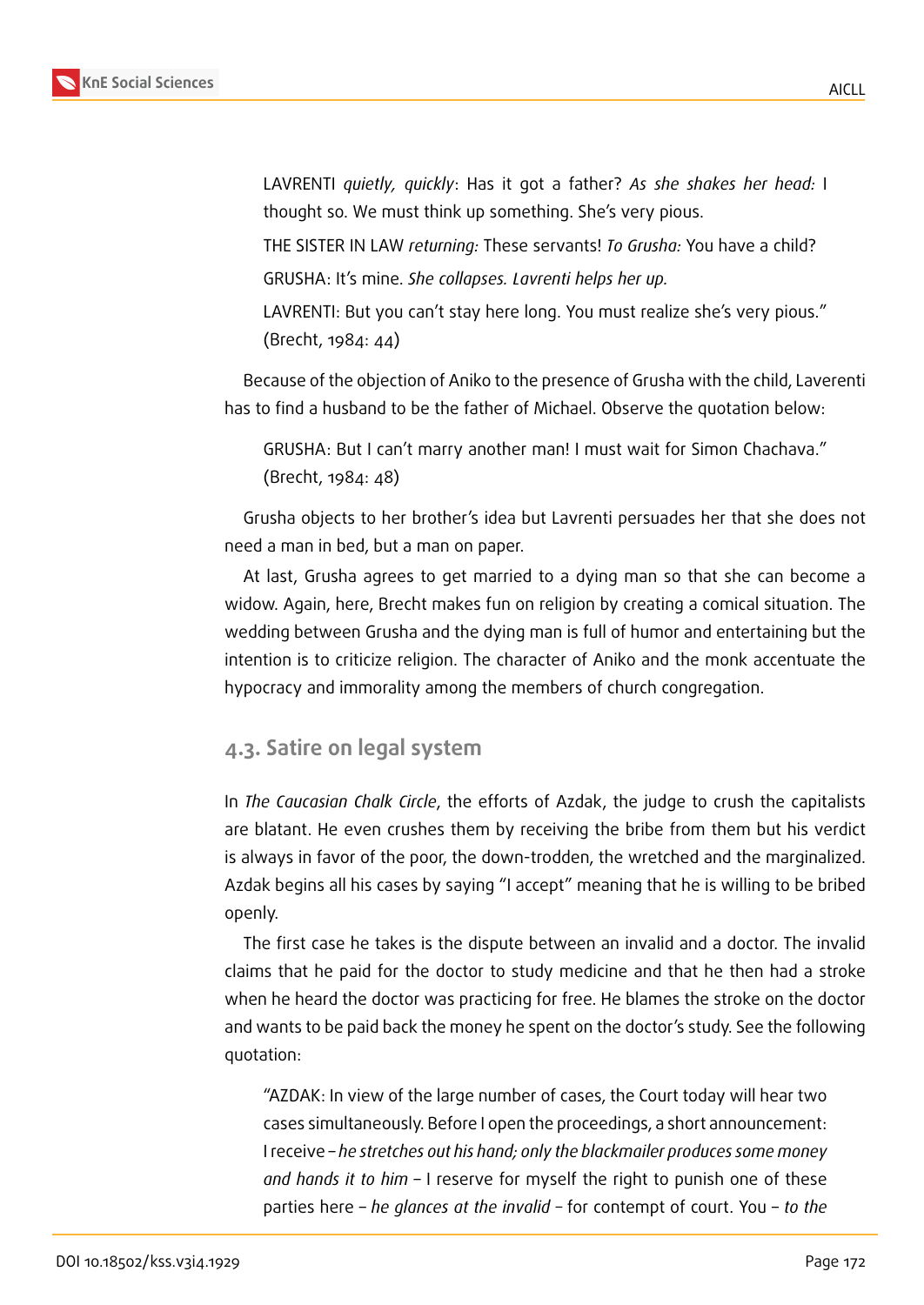

*doctor –* are a doctor, and you – *to the invalid –* are bringing a complaint against him. Is the doctor responsible for your condition?

THE INVALID: Yes. I had a stroke because of him.

AZDAK: That sounds like professional negligence.

THE INVALID: More than negligence. I gave this man money to study. So far he hasn't paid me back one penny. And when I heard he was treating a patient free, I had a stroke." (Brecht, 1984: 73)

The doctor is basically from a poor family; therefore, he practices free for poor patients. Azdak rules in favor of the doctor. See the following quotation:

"AZDAK: In that case I will pass judgment. The Court considers the blackmail proved. And you – *to the invalid –* are sentenced to a fine of 1000 piastres. If you get a second stroke the doctor will have to treat you free and if necessary amputate...." (Brecht, 1984: 74)

The next case is that of an inn-keeper who brings lawsuit against his stableman, whom he claims to have raped his daughter-in-law. He caught the stableman in action. See the following quotations:

THE INNKEEPER: Your worship, it's about the family honor. I wish to bring an action on behalf of my son, who's gone on business across the mountain. This is the offending stableman, and here's my unfortunate daughter-in-law.

AZDAK *sitting down:* I receive. *Sighing, the innkeeper hands him some money.* Good. Now the formalities are disposed of. This is a case of rape?" (Brecht, 1984: 75)

As previously mentioned, the above quotation again shows that Azdak openly receives the bribe at the beginning of every case as the first formality.

As the interrogation continues, Azdak demands the additional bribe. See the following quotations:

"THE INNKEEPER: Your worship, I surprised this rascal in the stable in the act of laying our Ludovica in the straw.

AZDAK: Quite right, the stable. Beautiful horses. I particularly like the little roan.

THE INNKEEPER: The first thing I did of course was to berate Ludovica on behalf of my son.

AZDAK *seriously*: I said I liked the little roan.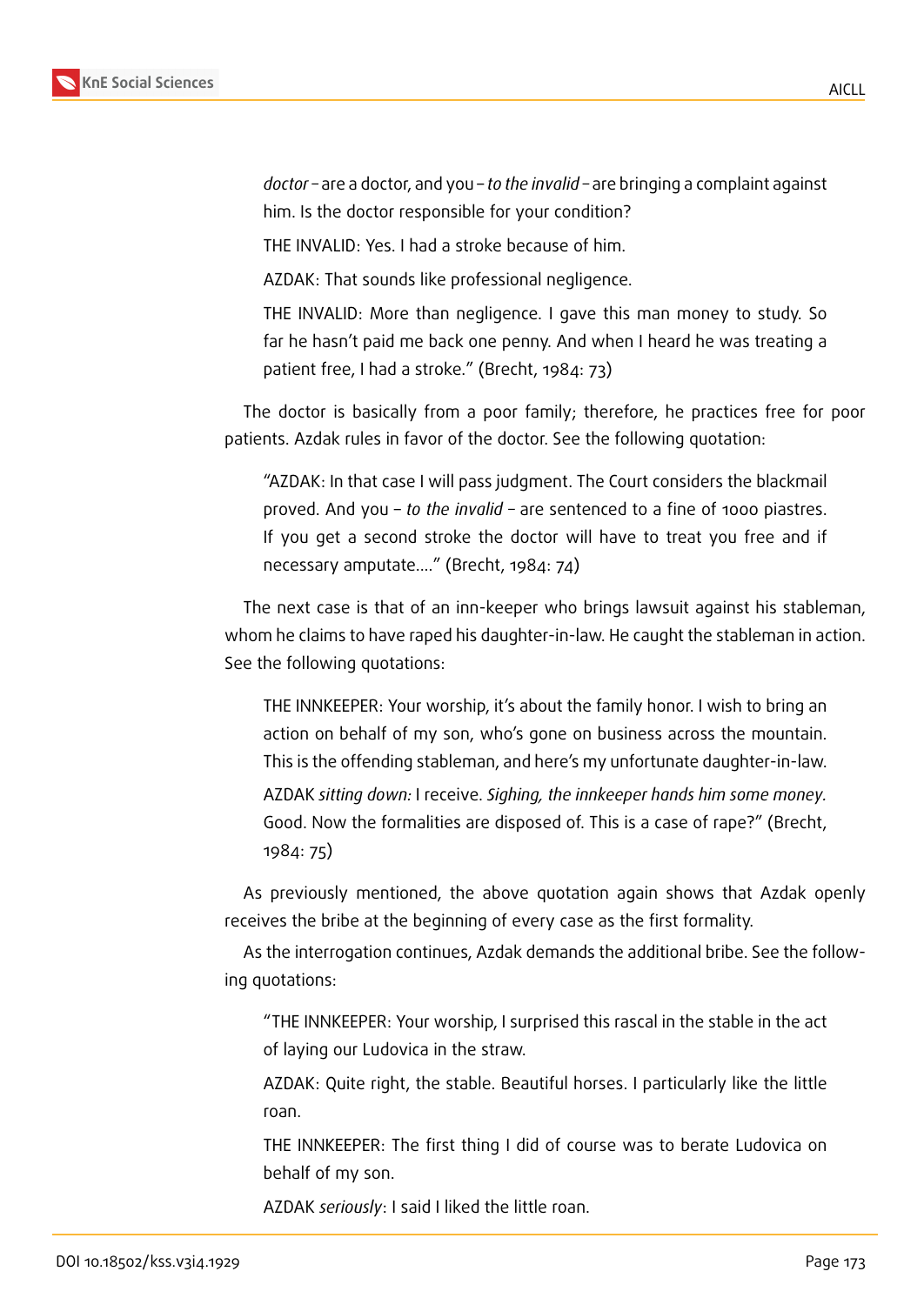

THE INNKEEPER *coldly:* Really? – Ludovica admitted that the stableman took her against her will." (Brecht, 1984: 76)

The inn-keeper does not head the demand of Azdak and refuses to give him a little roan. Azdak then has a public prosecutor drop a knife which he makes Ludovice pick it up. See the following quotation:

"AZDAK: Public Prosecutor, just drop your knife on the floor. *Shauva does so.* Ludovica, go and pick up the Public Prosecutor's knife.

*Ludovica, hips swaying, goes and picks up the knife.*

*Azdak points at her.* Do you see that? The way it sways? The criminal element has been discovered. The rape has been proved. By eating too much, especially sweet things, by lying too long in warm water, by laziness and too soft a skin, you have raped the poor man. Do you imagine you can go around with a bottom like that and get away with it in Court? This is a case of deliberate assault with a dangerous weapon. You are sentenced to hand over to the Court the little roan which your father liked to ride on behalf of his son. And now, Ludovica, come with me to the stable so that the Court may investigate the scene of the crime." (Brecht, 1984: 76 - 77)

In this case, Azdak also sides the stableman, the common man, and fines the innkeeper, the capitalist. In the capitalist society, a victim of rape has never been fined and the perpetrator never gets rid of punishment. Azdak's verdict strangely coins it on the other way round to ridicule the capitalist.

The next case is that of Granny, a poor old woman who had several miracles. She claims that she was miraculously given a cow, that she had a ham fly into her house through a window and that her landlord waived her rent. See the following quotations:

"AZDAK: The Public Prosecutor opens the proceedings.

SHAUVA: It's about a cow. For five weeks the defendant has had a cow in her stable, the property of farmer Suru. She was also found to be in the possession of a stolen ham. And cows belonging to farmer Shutoff were killed after he had asked the defendant to pay the rent for a field.

THE FARMERS: It's about my ham, Your Worship. – It's about my cow, Your Worship. – It's about my field, Your Worship.

AZDAK: Granny, what have you got to say to all this?

THE OLD WOMAN: Your Worship, one night towards morning, five weeks ago, there was a knock at my door, and outside stood a bearded man with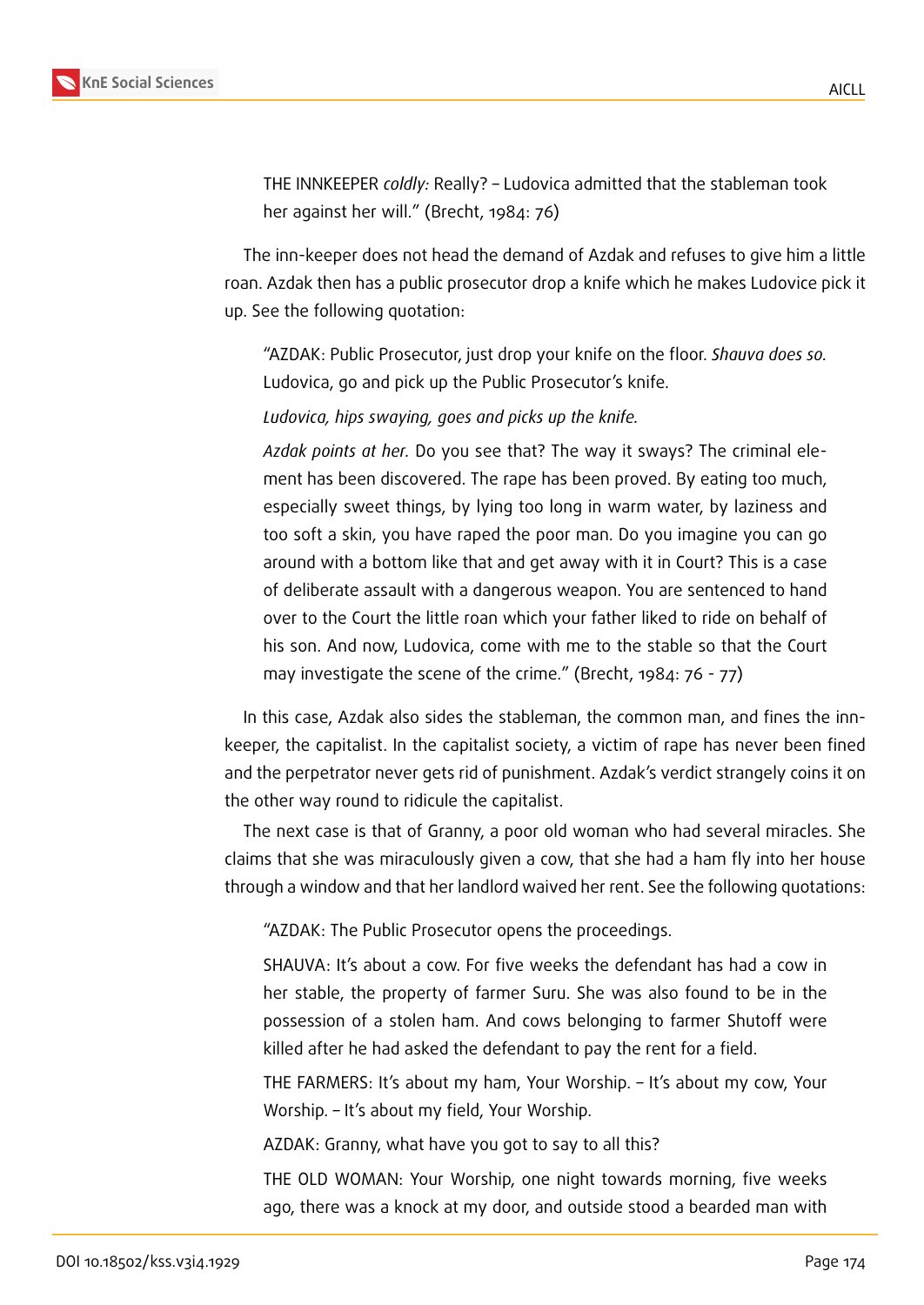

a cow. He said, 'Dear woman, I am the miracle-working St. Banditus. And because your son has been killed in the war, I bring you this cow as a keepsake. Take good care of it!'

THE FARMERS: The robber Irakli, Your Worship! – Her brother-in-law, Your Worship! The cattle thief, the incendiary! – He must be beheaded!

The OLD WOMAN answering Azdak's sign to continue: And then one morning the ham came flying in at my window. It hit me in the small of the back. I've been lame ever since. Look, Your Worship. *She limps a few steps. The bandit laughs.* I ask Your Worship: when was a poor old body ever given a ham except by a miracle? (Brecht, 1984: 78-79)

At last Adzak rules in Granny's favor and fines the farmers for not believing in miracles.

The case of Grusha is the climax of the play. When the war is over, Grusha has to return to the city to face a trial for having taken Governor's son.

Azdak starts a case by taking bribe. He does the same from the prosecutors who are working for Natella. They explain that Grusha has stolen Natella's child and refuses to hand it over. Grusha claims that Michael is her child and that she brought him up. The lawyer points out that Grusha does not claim to be a blood relative of Michael's.

Azdak calls Grusha to him and asks her why she will not give Michael up. Grusha remains silent and Azdak understands her persistence. He then orders Shauva to take a piece of chalk and draw a circle on the floor. Azdak tells them that whichever woman can pull the child out of the circle will get him. See the following quotations:

"AZDAK: Plaintiff and defendant! The Court has listened to your case, and has come to no decision as to who the real mother of the child is. I as Judge have the duty of choosing a mother for the child. I'll make a test. Shauve, get a piece of chalk and draw a circle on the floor. Shouva does so. Now place the child in the center. *Shauva puts Michael, who smiles at Grusha, in the centre of the circle.* Stand near the circle, both of you. *The Governor's wife and Grusha step up to the circle.* Now each of you takes the child by a hand. The true mother is she who has the strength to pull the child out of the circle, towards herself.

THE SECOND LAWYER *quickly*: High Court of Justice, I protest! I object that the fate of the great Abashvili estates, which are bound up with the child as the heir, should be made dependent on such a doubtful wrestling match. Moreover, my client does not command the same physical strength as this person, who is accustomed to physical work.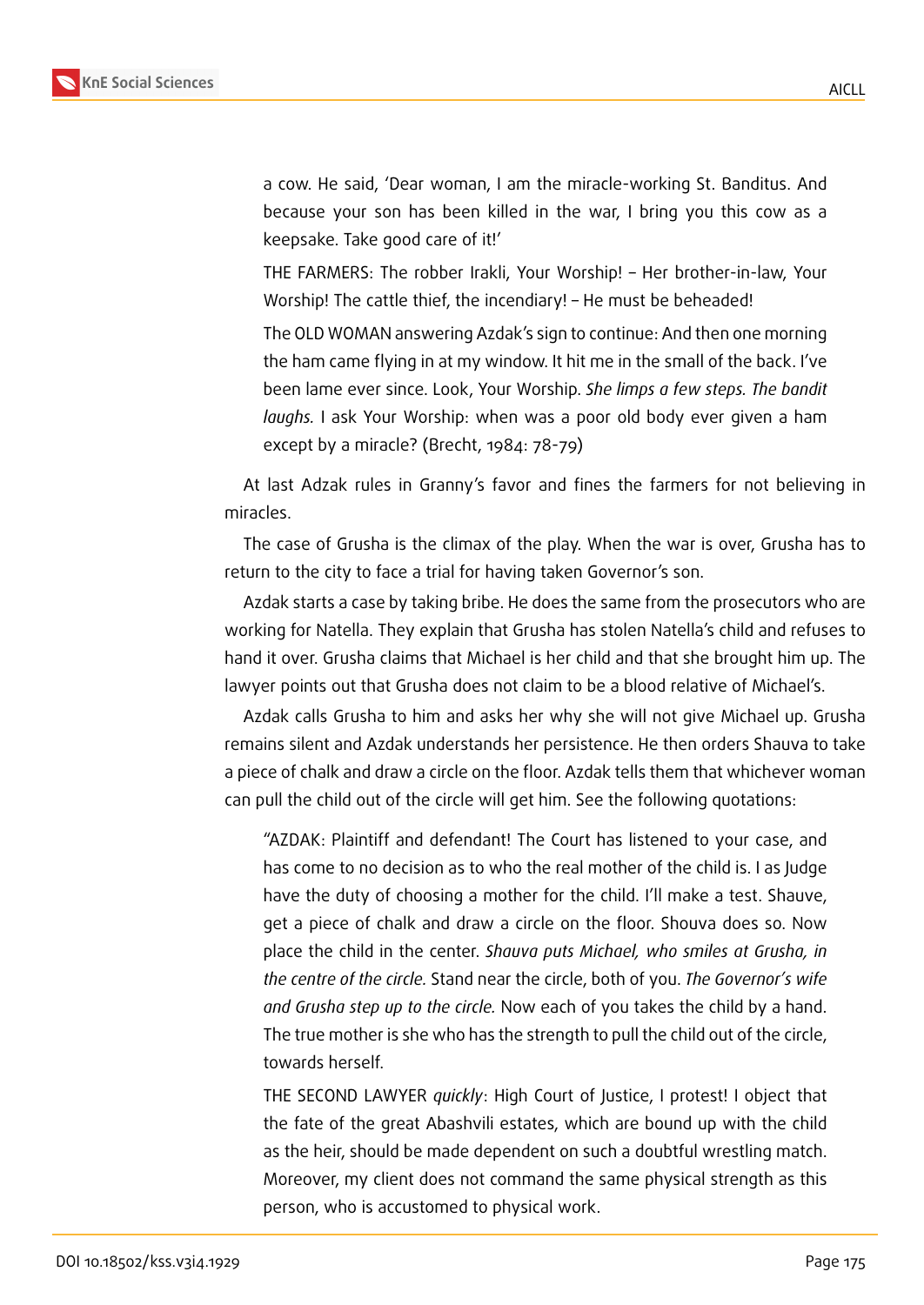

AZDAK: She looks pretty well fed to me. Pull!" (Brecht, 1984: 94)

Natella pulls hard and yanks the child out of the circle. Meanwhile, Grusha has refused to pull. Azdak orders them to the test one more time. Again Grusha lets go of the child's arm. Natella wins the competition but the child is given to Grusha. See the following:

"AZDAK *rising:* And in this manner the Court has established the true mother. *To Grusha:* Take your child be off with it. I advice you not to stay in town with him. *To the Governor's wife:* And you disappear before I fine you for fraud. Your estates fall to the city. A playground for children will be made out of them. They need one, and I have decided it shall be called after me – The Garden of Azdak." (Brecht, 1984: 95)

The verdict is quite shocking because the original mother is disowned from her child while the foster mother gets it.

Like the case in the Prologue, the original owners of the land are disowned of their properties. Here also the judge, Azdak, disowns the original mother and gives the child to the foster mother who can take care of it much better. The verdict is ridiculous but this time spectators do not have any objection to the verdict for their symphatize with the fate of Grusha

### **5. Conclusion**

It is interesting to note that in every case Azdak takes, he always sides criminal and punishes the victim of crime. It starts with the case of a doctor versus an invalid. Azdak rules in favor of the doctor, the criminal, and punishes the invalid, the victim. Next is the case of stableman versus Ludovica. In the case, Azdak sides the stableman, the rapist, and punishes Ludovica, the victim of the rape. The case of Granny versus the farmers, Azdak rules in favor of granny, the criminal and punishes the farmers, the victims of the theft. The last case is Grusha versus Natella Abashvili. Azdak again sides Grusha, the baby thief, and punishes Natella, the victim of the theft. The case of Grusha versus Natella Abashvili is the climax of the play. Here, though Azdak makes a ridiculous verdict, the audience has no more objection, even they are satisfied and happy with Azdak's verdict. It means that Brecht is successful to convey communist messages to the audience.